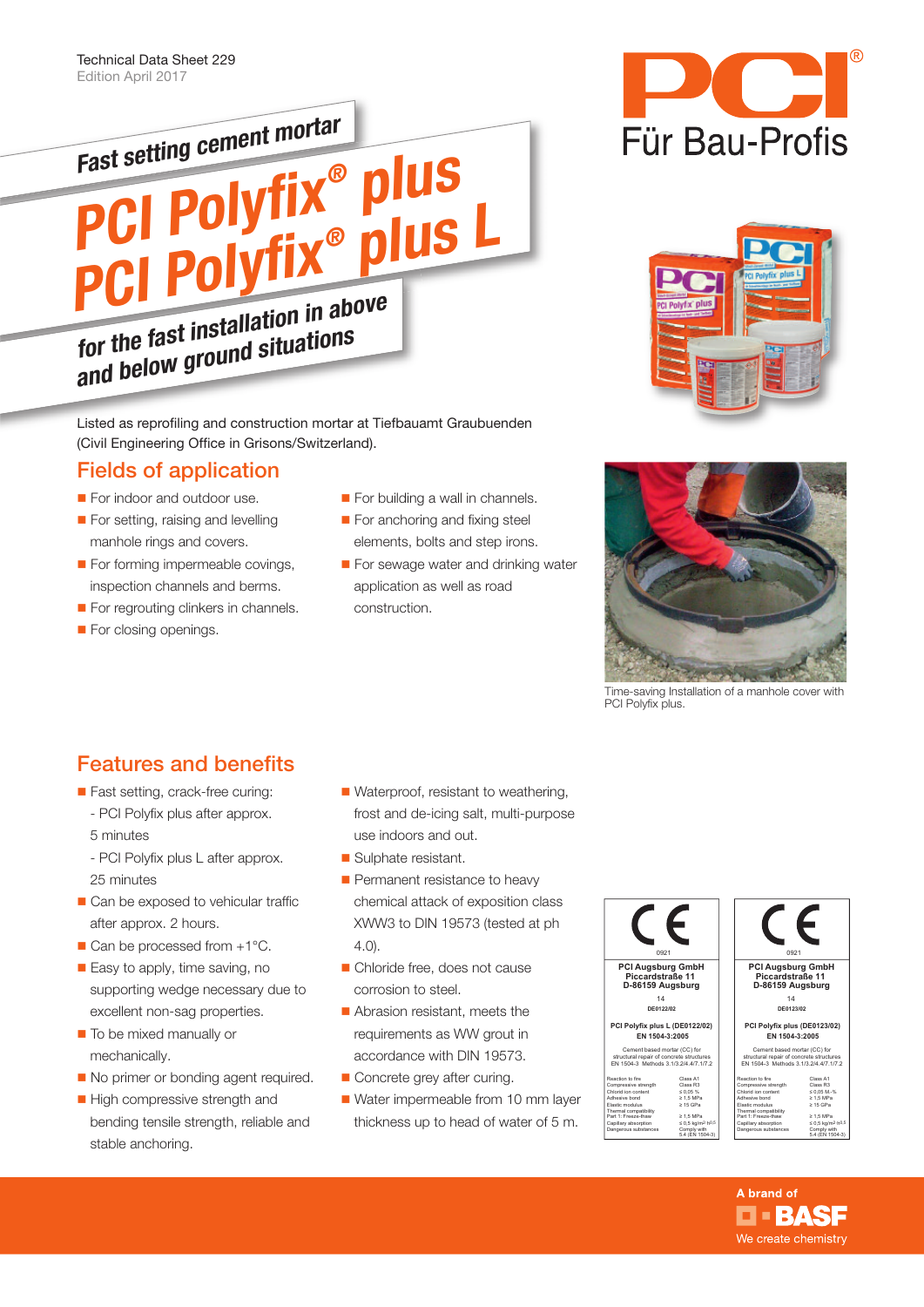PCI Polyfix® plus PCI Polyfix® plus L

# Features and benefits

- For drinking water application with official test certificate to DVGW
- worksheet W 347 / W 270. Certified to EN 1504-3 class R3.

# Technical data

| <b>Material</b>                                                                                 |                                                                                                                                       |                                                             |  |  |
|-------------------------------------------------------------------------------------------------|---------------------------------------------------------------------------------------------------------------------------------------|-------------------------------------------------------------|--|--|
|                                                                                                 | PCI Polyfix plus                                                                                                                      | PCI Polyfix plus L                                          |  |  |
| Material base                                                                                   | special cement with additives, chloride free                                                                                          |                                                             |  |  |
| Components                                                                                      | single component                                                                                                                      |                                                             |  |  |
| Fresh mortar density                                                                            | approx. 2.1 g/cm <sup>2</sup> and/or kg/l                                                                                             |                                                             |  |  |
| Consistency                                                                                     | powder                                                                                                                                |                                                             |  |  |
| Largest grain                                                                                   | $0.7$ mm                                                                                                                              |                                                             |  |  |
| Shelf life                                                                                      | min. 9 months; store in a dry place, no permanent storage over +30°C                                                                  |                                                             |  |  |
| Packaging size                                                                                  | 25 kg bag, stock no. 3923/6<br>20 kg pail, stock no. 1150/8                                                                           | 25 kg bag, stock no. 6101/5<br>20 kg pail, stock no. 1151/5 |  |  |
| Application                                                                                     |                                                                                                                                       |                                                             |  |  |
|                                                                                                 | PCI Polyfix plus                                                                                                                      | PCI Polyfix plus L                                          |  |  |
| Consumption                                                                                     | approx. 2.1 kg fresh mortar and/or approx. 1.75 kg dry mortar per litre of hollow<br>space to be filled                               |                                                             |  |  |
| Processing temperature                                                                          | +1°C to +30°C (substrate temperature)                                                                                                 |                                                             |  |  |
| Quantity of gauging water                                                                       |                                                                                                                                       |                                                             |  |  |
| - for 25 kg bag                                                                                 | approx. 4 l                                                                                                                           |                                                             |  |  |
| - for 20 kg pail                                                                                | approx. 3.1 l                                                                                                                         |                                                             |  |  |
| - for 1 kg powder                                                                               | approx. 160 ml                                                                                                                        |                                                             |  |  |
| Mixing time                                                                                     | approx. 30 to 60 seconds (depending on quantity)                                                                                      |                                                             |  |  |
| Layer thickness                                                                                 |                                                                                                                                       |                                                             |  |  |
| - unblended                                                                                     | up to 50 mm                                                                                                                           |                                                             |  |  |
| - blended                                                                                       | 30 to 100 mm<br>up to 2 parts by volume of gravel for 3 parts by volume of powder<br>(and/or crushed stone of grain size 4/8 or 8/16) |                                                             |  |  |
| Processing time* after mixing                                                                   | approx. 3 minutes                                                                                                                     | approx. 20 minutes                                          |  |  |
| Curing time* after mixing                                                                       | approx. 5 minutes                                                                                                                     | approx. 25 minutes                                          |  |  |
| Compressive strength to DIN EN 196-1**                                                          |                                                                                                                                       |                                                             |  |  |
| at $+1^{\circ}$ C after 4 hours                                                                 | $11$ N/mm <sup>2</sup>                                                                                                                |                                                             |  |  |
| at $+1^{\circ}$ C after 8 hours                                                                 | $15$ N/mm <sup>2</sup>                                                                                                                | 16 N/mm <sup>2</sup>                                        |  |  |
| at $+5^{\circ}$ C after 2 hours                                                                 | $11$ N/mm <sup>2</sup>                                                                                                                |                                                             |  |  |
| at $+5^{\circ}$ C after 4 hours                                                                 | 15 N/mm <sup>2</sup>                                                                                                                  | 12 N/mm <sup>2</sup>                                        |  |  |
| at +23°C after 1 hour                                                                           | 16 N/mm <sup>2</sup><br>$15$ N/mm <sup>2</sup>                                                                                        |                                                             |  |  |
| Abrasion resistance to<br>DIN EN 12808-2                                                        | $175$ mm <sup>3</sup>                                                                                                                 |                                                             |  |  |
| (specified value < 1000 mm <sup>3</sup> )                                                       |                                                                                                                                       |                                                             |  |  |
| Suitability test in accordance with quality guidelines of Tiefbauamt Graubünden:<br>$-6h$ at RT | $>18$ N/mm <sup>2</sup>                                                                                                               | $> 18$ N/mm <sup>2</sup>                                    |  |  |
| - 1 d in formwork, 27 d underwater                                                              | $>45$ N/mm <sup>2</sup>                                                                                                               | $>45$ N/mm <sup>2</sup>                                     |  |  |

\* At +23°C and 50% relative humidity. Higher temperatures reduce, lower temperatures increase the times given.

\*\* Subject to deviations under site conditions.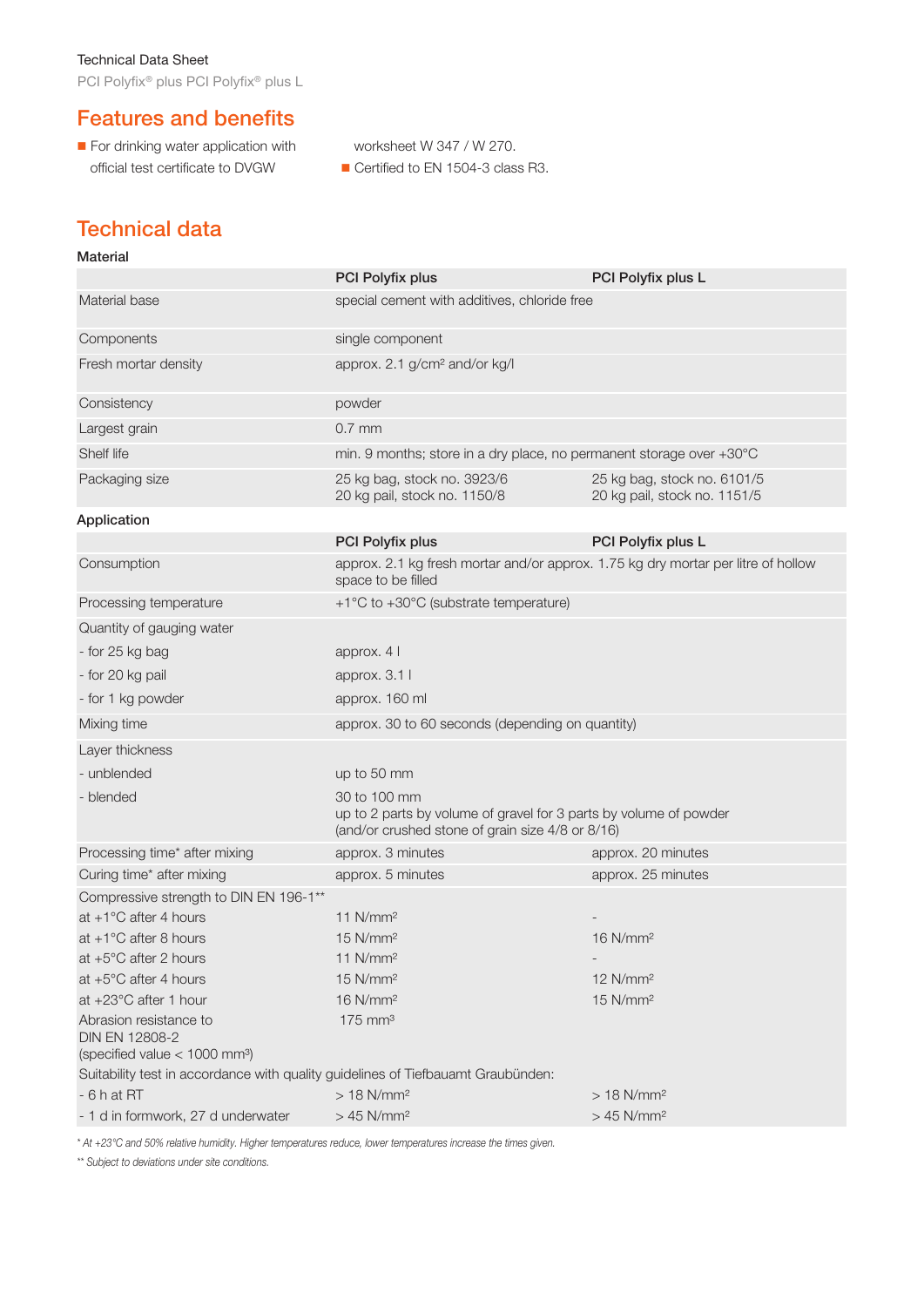#### Technical Data Sheet

PCI Polyfix® plus PCI Polyfix® plus L

### Preparation of substrate

**The substrate must be clean, free of** dust, and able to take weight.

Thoroughly pre-wet substrate prior to the application. Do not overwater!

## Application procedure

1 Fill PCI Polyfix plus / PCI Polyfix plus L in a clean mixing bucket and add water (see "Technical Data").

2 Mix mortar manually by trowel or by using a suitable paddle (e.g. from Collomix) attached to an electric drill

until a plastic consistency is produced. 3 Apply mixed PCI Polyfix plus / PCI Polyfix plus L within 3/20 minutes! 4 In case of a high layer thickness, PCI Polyfix plus / PCI Polyfix plus L can be pre-mixed with sharp-grained, washed,

dry gravel or crushed stone, grain size 4 to 8 mm or 8 to 16 mm, mixing ratio in parts by volume 3 : up to max. 2. Mix with water until a stiff-plastic consistency is produced.

## Please note

- Do not apply PCI Polyfix plus / PCI Polyfix plus L at substrate temperatures below +1°C and above +30°C and in hot weather and strong wind.
- Never mix PCI Polyfix plus / PCI Polyfix plus L with other mortars or binding agents.
- Low temperatures increase, high temperatures reduce the working and setting time.
- A mortar mix which has already begun to set cannot be reconstituted by adding water or additional mixing.
- Suitable tools are available from e.g. Collomix GmbH, Horchstr. 2, 85080

Gaimersheim/Germany, www.collomix.de.

Clean tools with water immediately after use; when the product has cured it can only be removed by mechanical scraping.

## Declaration of Performance

The Declaration of Performance can be downloaded as pdf file under www.pci-augsburg.eu/dop.